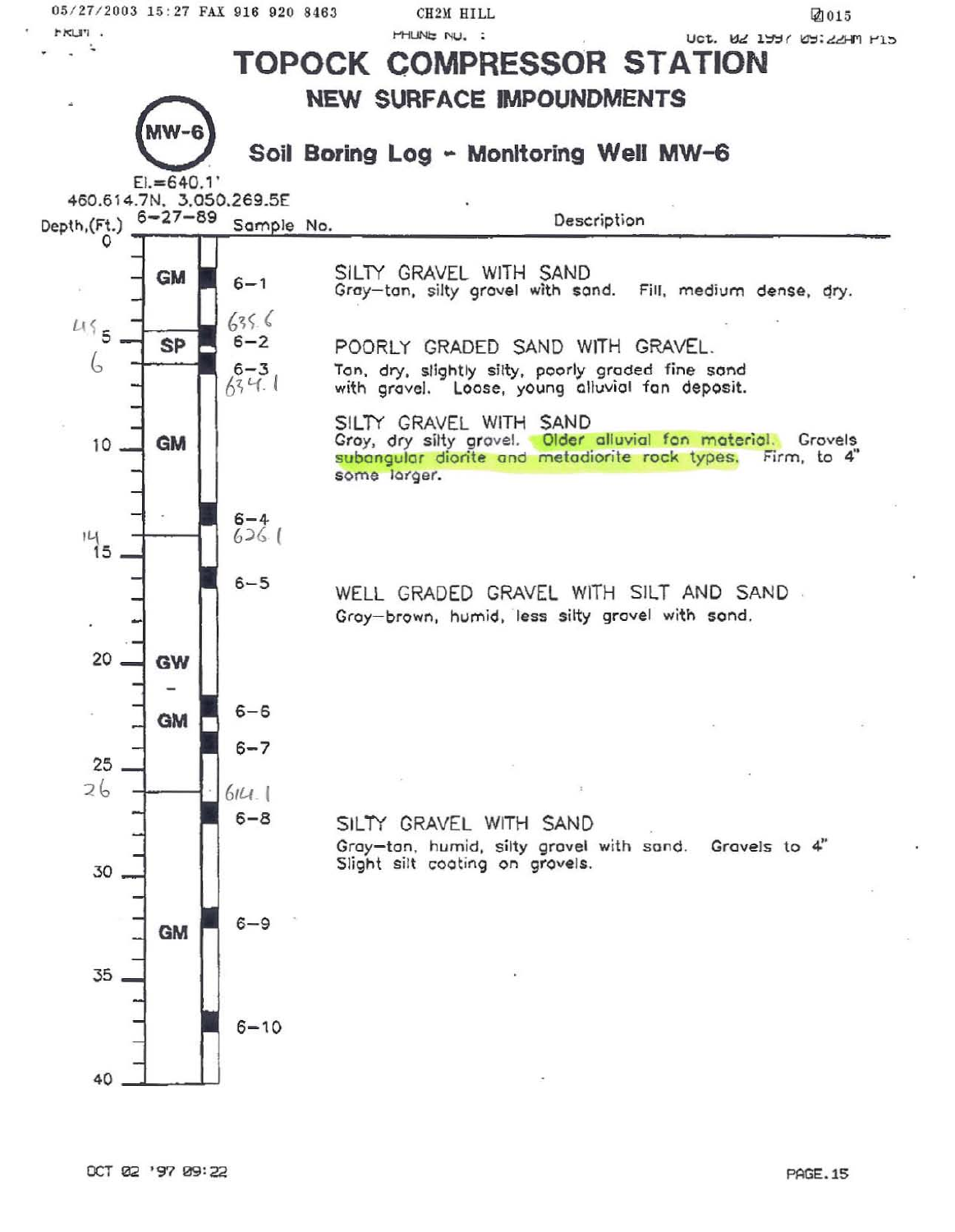*OS / 27 / 2003* **15 : 27 FAX 916 92 0 8463 CH2M HILL Jal 016** r~UI"I •



**OCT 02 '97 09:23** PAGE.16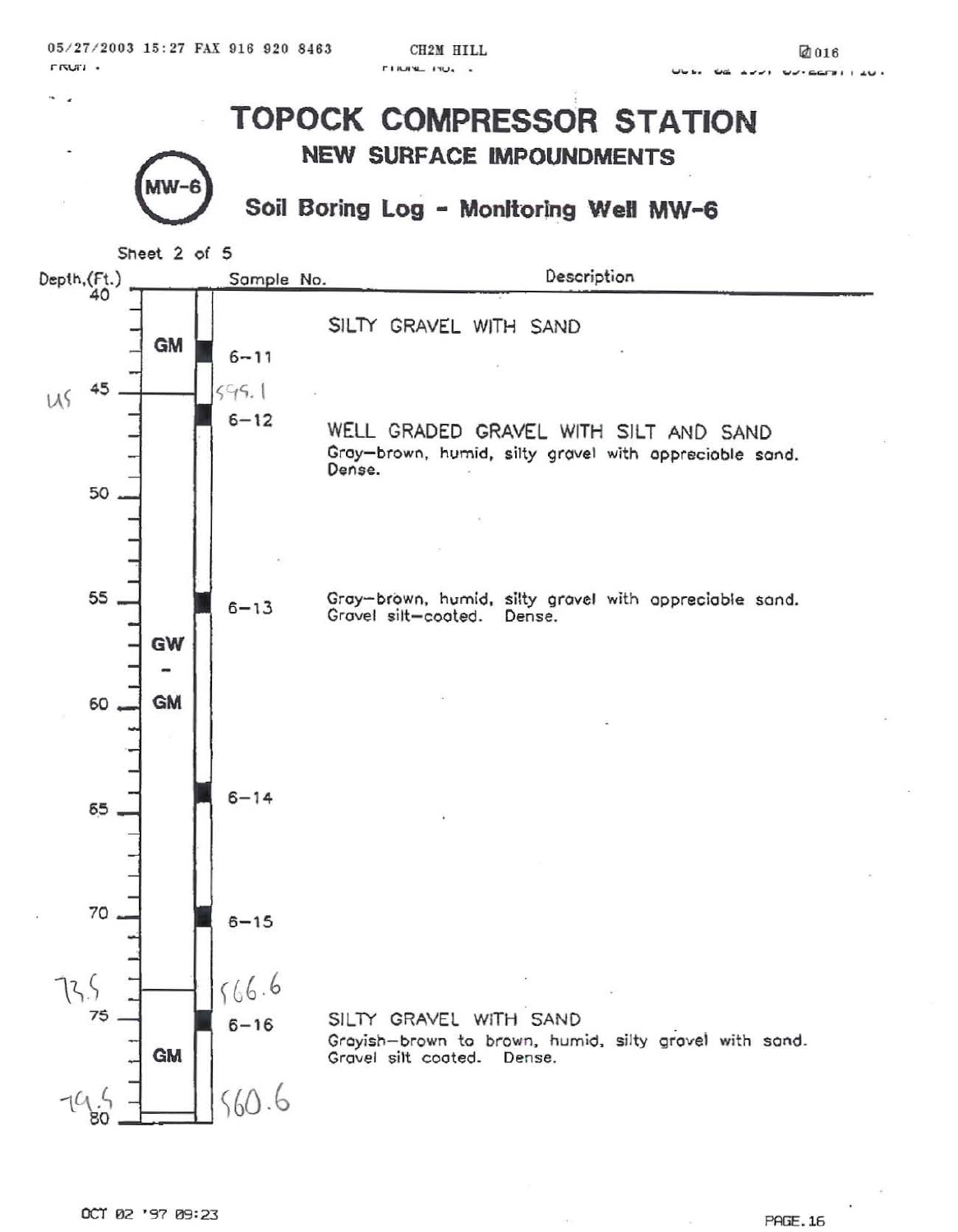CH2M HILL

 $\triangle$  017

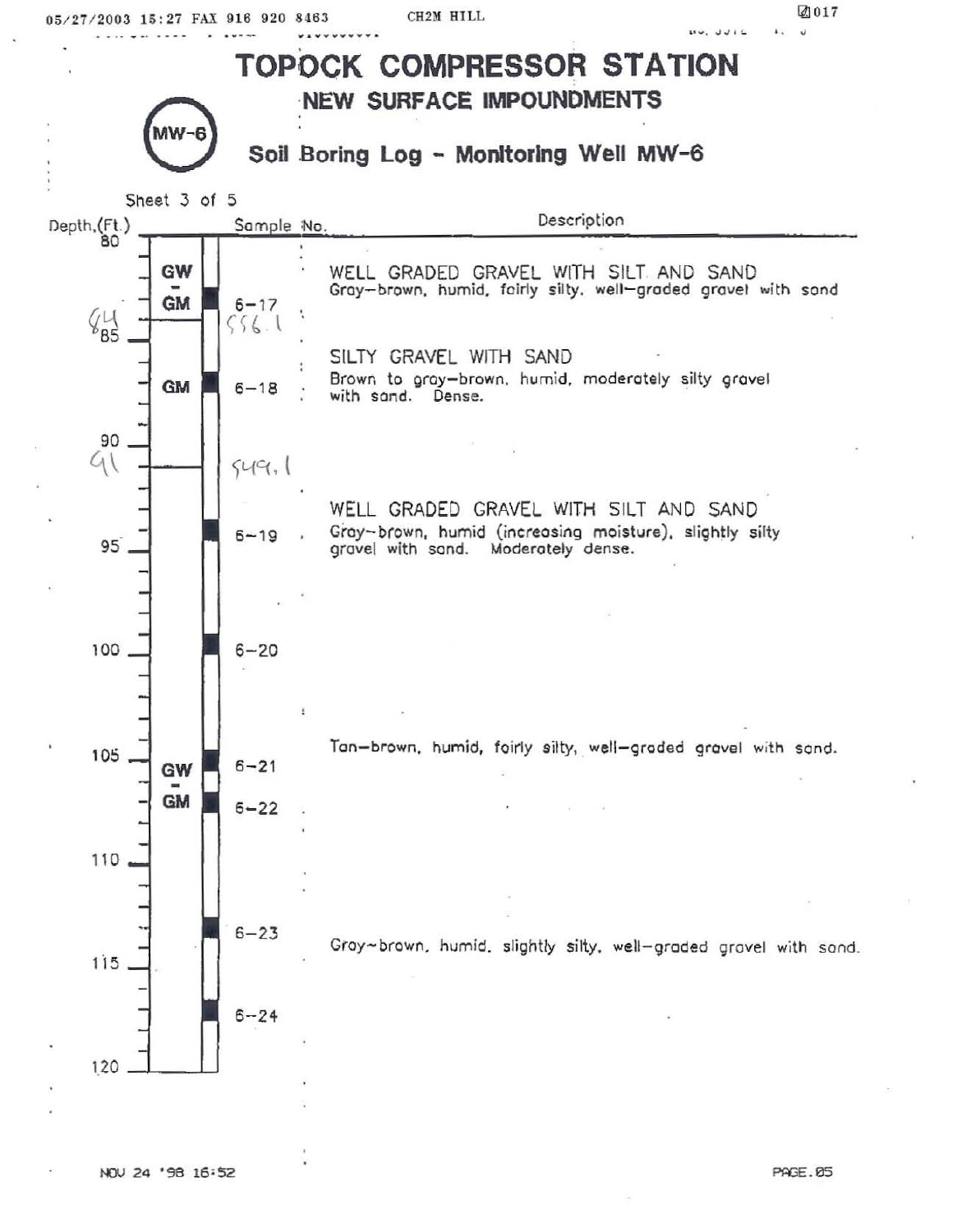

NOV 24 '98 16:52

**PAGE.06**